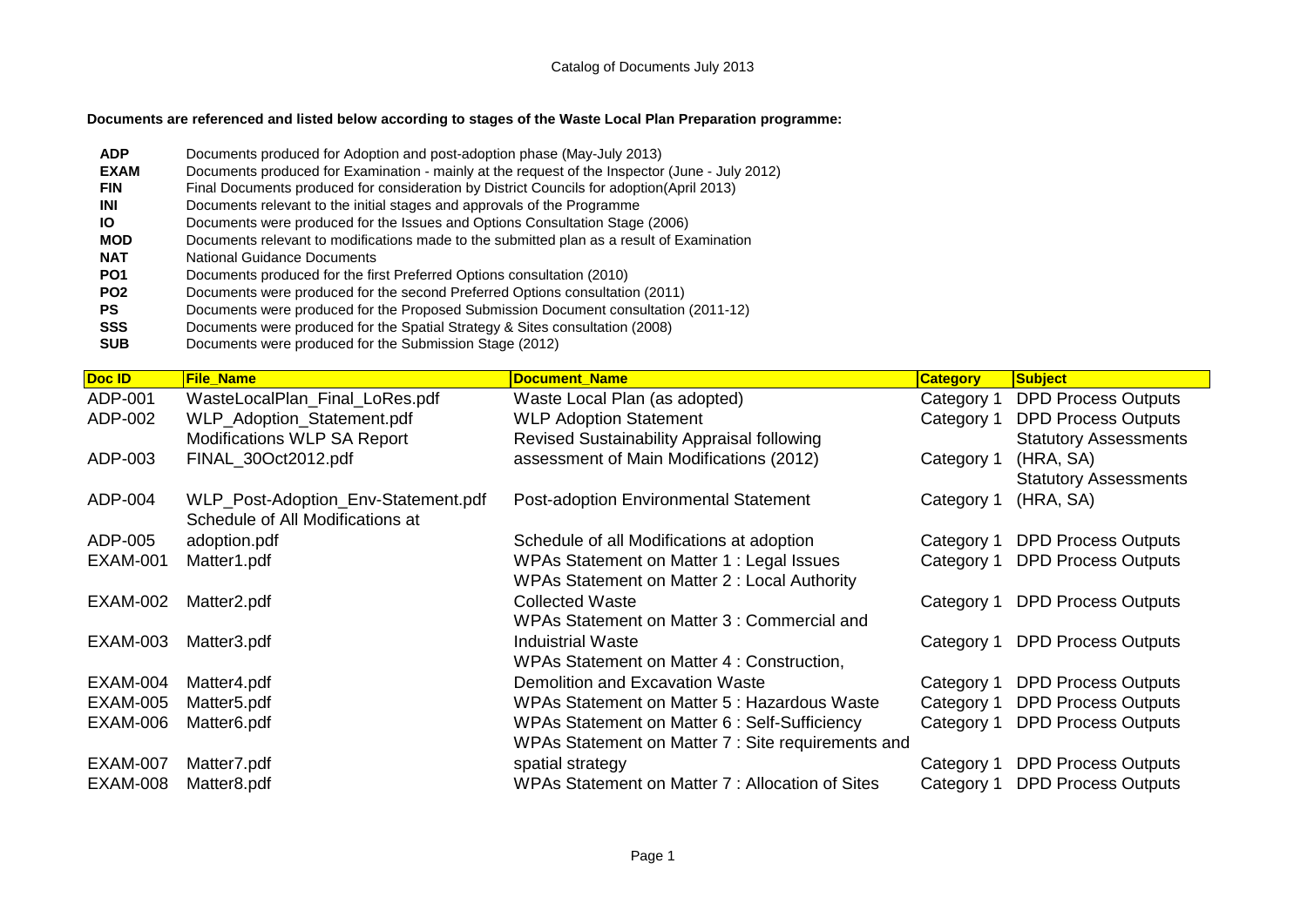| Doc ID          | <b>File Name</b>                          | <b>Document Name</b>                                                             | <b>Category</b> | <b>Subject</b>             |
|-----------------|-------------------------------------------|----------------------------------------------------------------------------------|-----------------|----------------------------|
|                 |                                           | <b>Consultation on Proposed Submission Document -</b>                            |                 |                            |
| <b>EXAM-009</b> | Representations_and_Responses.pdf         | Representations and Responses                                                    | Category 1      | <b>DPD Process Outputs</b> |
|                 |                                           | Proposed new policy WM0 - Presumption in favour of                               |                 |                            |
| <b>EXAM-010</b> | New-Policy_WM0.pdf                        | Sustainable Development                                                          | Category 1      | <b>DPD Process Outputs</b> |
|                 | <b>Cheshire West and Cheshire Council</b> | Hearing Statement - Cheshire West & Cheshire                                     |                 |                            |
| <b>EXAM-011</b> | (Campbell Latchford) - Statment.pdf       | Council (Campbell Latchford)                                                     | Category 1      | <b>DPD Process Outputs</b> |
|                 | CORY (Gerald Owen) - Matter 2             |                                                                                  |                 |                            |
| <b>EXAM-012</b> | Statement.pdf                             | Hearing Statement - CORY (Gerald Owen) - Matter 2 Category 1 DPD Process Outputs |                 |                            |
|                 | CORY (Gerald Owen) - Matter 3             |                                                                                  |                 |                            |
| <b>EXAM-013</b> | Statement.pdf                             | Hearing Statement - CORY (Gerald Owen) - Matter 3 Category 1                     |                 | <b>DPD Process Outputs</b> |
|                 | CORY (Gerald Owen) - Matter 4             |                                                                                  |                 |                            |
| <b>EXAM-014</b> | Statement.pdf                             | Hearing Statement - CORY (Gerald Owen) - Matter 4 Category 1                     |                 | <b>DPD Process Outputs</b> |
|                 | CORY (Gerald Owen) - Matter 6             |                                                                                  |                 |                            |
| <b>EXAM-015</b> | Statement.pdf                             | Hearing Statement - CORY (Gerald Owen) - Matter 6 Category 1 DPD Process Outputs |                 |                            |
|                 | CORY (Gerald Owen) - Matter 8             |                                                                                  |                 |                            |
| EXAM-016        | Statement.pdf                             | Hearing Statement - CORY (Gerald Owen) - Matter 8 Category 1                     |                 | <b>DPD Process Outputs</b> |
|                 | <b>CORY (Gerald Owen) - Statements</b>    | Hearing Statement - CORY (Gerald Owen) -                                         |                 |                            |
| <b>EXAM-017</b> | Appendix.pdf                              | Appendix                                                                         | Category 1      | <b>DPD Process Outputs</b> |
|                 | Emery Planning Partnership on behalf of   | Hearing Statement - Emery Planning Partnership on                                |                 |                            |
| <b>EXAM-018</b> | ADS Recycling - Statement.pdf             | behalf of ADS Recycling                                                          | Category 1      | <b>DPD Process Outputs</b> |
|                 | Lancashire County Council (Richard        | Hearing Statement - Lancashire County Council                                    |                 |                            |
| <b>EXAM-019</b> | Sharples) - Matter 3 Statement.pdf        | (Richard Sharples) - Matter 3                                                    | Category 1      | <b>DPD Process Outputs</b> |
|                 | Lancashire County Council (Richard        | Hearing Statement - Lancashire County Council                                    |                 |                            |
| <b>EXAM-020</b> | Sharples) - Matter 5 Statement.pdf        | (Richard Sharples) - Matter 5                                                    | Category 1      | <b>DPD Process Outputs</b> |
|                 | Lancashire County Council (Richard        | Hearing Statement - Lancashire County Council                                    |                 |                            |
| <b>EXAM-021</b> | Sharples) - Matter 6 Statement.pdf        | (Richard Sharples) - Matter 6                                                    | Category 1      | <b>DPD Process Outputs</b> |
|                 | Lancashire County Council (Richard        | Hearing Statement - Lancashire County Council                                    |                 |                            |
| <b>EXAM-022</b> | Sharples) - Matter 8 Statement.pdf        | (Richard Sharples) - Matter 8                                                    | Category 1      | <b>DPD Process Outputs</b> |
| <b>EXAM-023</b> | Lynda Shave - Statement.pdf               | Hearing Statement - Lynda Shave                                                  | Category 1      | <b>DPD Process Outputs</b> |
|                 | Parkside Action Group (Richard Ward) -    | Hearing Statement - Parkside Action Group (Richard                               |                 |                            |
| <b>EXAM-024</b> | Statement.pdf                             | Ward)                                                                            | Category 1      | <b>DPD Process Outputs</b> |
| <b>EXAM-025</b> | Paula Keaveney - Statement.pdf            | Hearing Statement - Paula Keaveney                                               | Category 1      | <b>DPD Process Outputs</b> |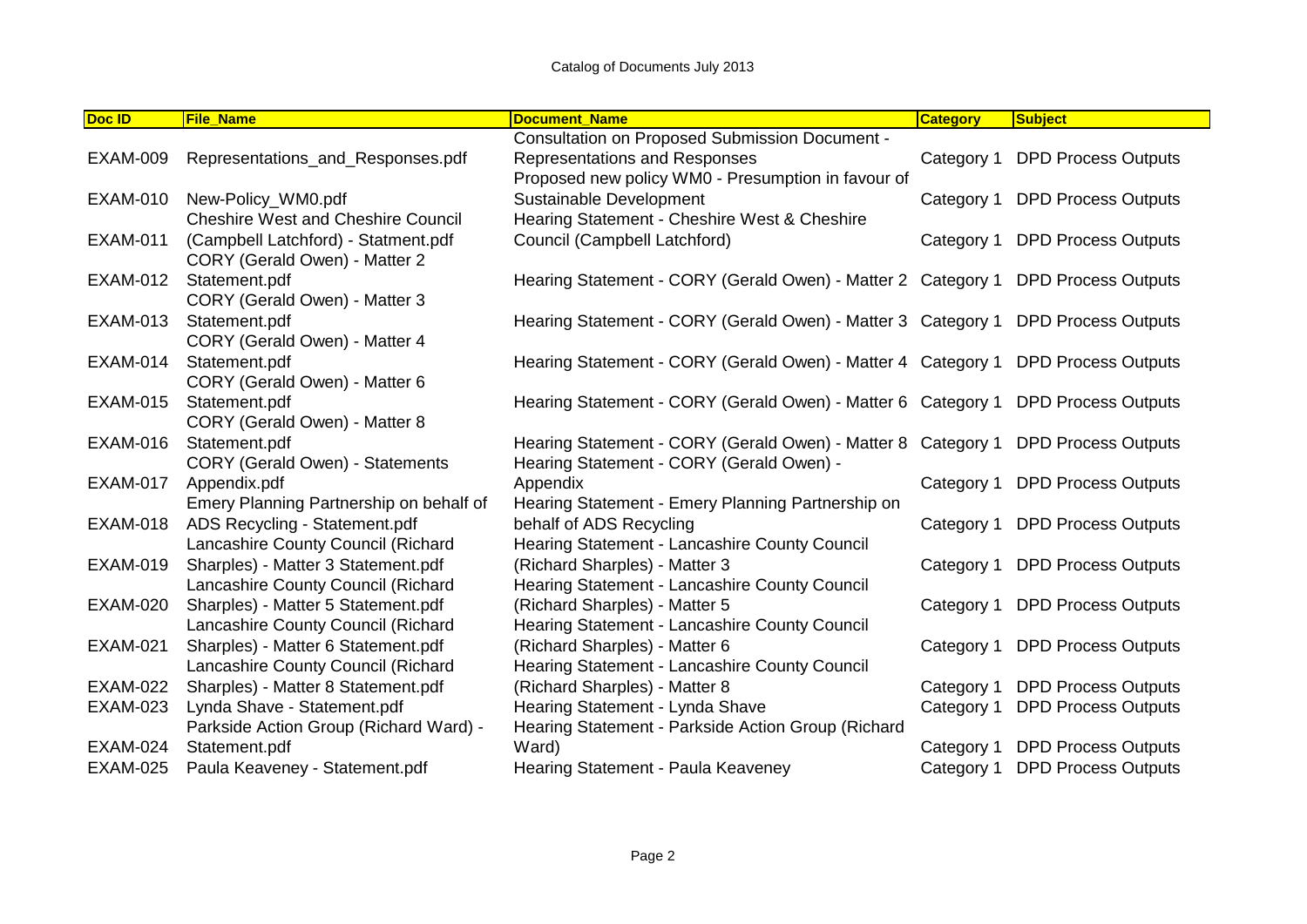| Doc ID          | <b>File Name</b>                                                                                              | <b>Document Name</b>                                                                                                                           | <b>Category</b> | <b>Subject</b>                 |
|-----------------|---------------------------------------------------------------------------------------------------------------|------------------------------------------------------------------------------------------------------------------------------------------------|-----------------|--------------------------------|
| <b>EXAM-026</b> | 3 and 6 Statement.pdf<br>Peel Holdings (Richard Knight) - Statement                                           | Peel Holdings (Richard Knight) - Matters 2, Hearing Statement - Peel Holdings (Richard Knight) -<br>Matters 2, 3 and 6                         | Category 1      | <b>DPD Process Outputs</b>     |
| <b>EXAM-027</b> | in response to Policy WM2 for Cammell<br>Laird Site.pdf<br>Rainford Parish Council (Rupert Nichols) -         | Hearing Statement - Peel Holdings (Richard Knight) -<br>Policy WM2 for Cammell Laird Site<br>Hearing Statement Rainford Parish Council (Rupert | Category 1      | <b>DPD Process Outputs</b>     |
| <b>EXAM-028</b> | Statement.pdf                                                                                                 | Nichols)                                                                                                                                       | Category 1      | <b>DPD Process Outputs</b>     |
| <b>EXAM-029</b> | Hearing Statement Sanderson Weatherall<br>on behalf of Bank of Ireland.pdf<br>Wilton 11 Certificate of Lawful | Hearing Statement Sanderson Weatherall                                                                                                         | Category 1      | <b>DPD Process Outputs</b>     |
|                 | Development, Redcar and Cleveland<br>EXAM-030a Borough Council.pdf<br>Wilton 11 Layout and Application of     | Wilton 11 - Certificate of Lawful Development, Redcar<br>and Cleveland Borough Council                                                         |                 | Category 2 DPD Process Outputs |
|                 | Lawfulness of Proposed Use, Redcar and<br>EXAM-030b Cleveland BC.pdf                                          | Wilton 11 - Layout and Application of Lawfulness of<br>Proposed Use or Development<br>Hearing: Matter 1 Opening Statement from Waste           |                 | Category 2 DPD Process Outputs |
| <b>EXAM-031</b> | Matter 1 - Opening Statement.pdf<br>Statement on LACW and changes to                                          | <b>Planning Authorities</b><br>Statement from Waste Planning Authorities on LACW                                                               | Category 1      | <b>DPD Process Outputs</b>     |
| <b>EXAM-032</b> | WM14.pdf<br>Opening statement - needs assessment                                                              | and changes to Policy WM14<br>Hearing: Matter 3 Opening Statement from Waste                                                                   | Category 1      | <b>DPD Process Outputs</b>     |
| <b>EXAM-033</b> | and C+I-Matter3.pdf<br>SoCG Cory Enironmental (Signed                                                         | <b>Planning Authorities</b><br>Statement of Common Ground - Waste Planning                                                                     |                 | Category 2 DPD Process Outputs |
| <b>EXAM-034</b> | copy).pdf                                                                                                     | Authorities and Cory Environmental Ltd                                                                                                         | Category 1      | <b>DPD Process Outputs</b>     |
| <b>EXAM-035</b> | Peel and ABP SoCG.pdf                                                                                         | Statement of Common Ground - Peel and ABP                                                                                                      | Category 1      | <b>DPD Process Outputs</b>     |
|                 | Statement on CandIW and changes to                                                                            | Statement from Waste Planning Authorities on                                                                                                   |                 |                                |
| <b>EXAM-036</b> | WM15.pdf                                                                                                      | CandlW and changes to Policy WM15                                                                                                              | Category 1      | <b>DPD Process Outputs</b>     |
| <b>EXAM-037</b> | LymeandWood Pitts Report for Planning<br>Committe June 12.pdf<br>LymeandWood Pitts Appeal Decision and        | Lyme and Wood Pitts Report for Planning Committee<br>June 12 2012<br>Lyme and Wood Pitts Appeal Decision and Cost                              |                 | Category 2 DPD Process Outputs |
| <b>EXAM-038</b> | Cost Decision.pdf<br><b>RTAB Waste Management Monitoring</b>                                                  | Decision                                                                                                                                       |                 | Category 2 DPD Process Outputs |
| <b>EXAM-039</b> | <b>Report Extract.pdf</b>                                                                                     | RTAB Waste Management Monitoring Report Extract Category 2 DPD Process Outputs                                                                 |                 |                                |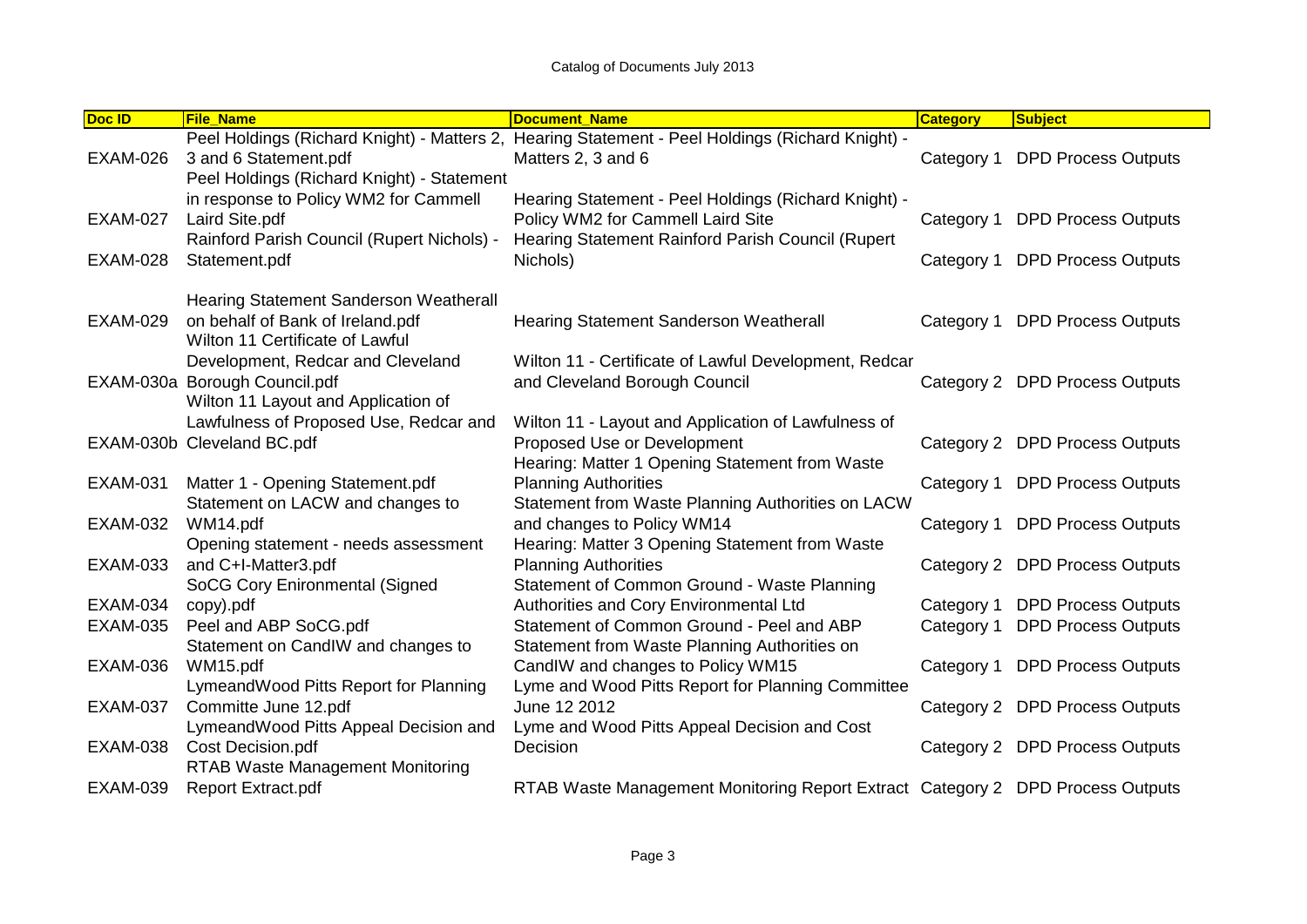| Doc ID          | <b>File Name</b>                                                          | <b>Document Name</b>                                                              | <b>Category</b> | <b>Subject</b>                 |
|-----------------|---------------------------------------------------------------------------|-----------------------------------------------------------------------------------|-----------------|--------------------------------|
|                 | Appendix to the Position Statement                                        | Appendix to the Position Statement (Hazardous                                     |                 |                                |
| <b>EXAM-040</b> | (Hazardous Waste Types).pdf                                               | Waste Types)                                                                      |                 | Category 2 DPD Process Outputs |
|                 | filenoteCrontonClaypit_update0612_revise                                  |                                                                                   |                 |                                |
| <b>EXAM-041</b> | dv2.pdf                                                                   | filenoteCrontonClaypit_update0612                                                 |                 | Category 2 Needs Assessment    |
|                 | Opening Statement Matter 6 - Self-                                        |                                                                                   |                 |                                |
| <b>EXAM-042</b> | Sufficiency.pdf                                                           | Opening Statement Matter 6 - Self-Sufficiency                                     |                 | Category 2 DPD Process Outputs |
|                 | Opening Statement Matter 7 - Spatial                                      |                                                                                   |                 |                                |
| <b>EXAM-043</b> | Strategy.pdf                                                              | Opening Statement Matter 7 - Spatial Strategy                                     |                 | Category 2 DPD Process Outputs |
|                 | <b>Opening Statement Matter 8 Site</b>                                    |                                                                                   |                 |                                |
| <b>EXAM-044</b> | Allocations.pdf                                                           | <b>Opening Statement Matter 8 Site Allocations</b>                                |                 | Category 2 DPD Process Outputs |
| <b>EXAM-045</b> | Opening statement - matter 4.pdf                                          | Opening statement - Matter 4 CDandE Waste                                         |                 | Category 2 DPD Process Outputs |
|                 | Matters 3 4 - Lyme and Wood Pit as-                                       | Update on Lyme and Wood Pit as-provided-to-                                       |                 |                                |
| <b>EXAM-046</b> | provided-to-Insp-.pdf                                                     | Inspector                                                                         |                 | Category 2 DPD Process Outputs |
|                 | Discussion on Matter 6 - New Statement                                    |                                                                                   |                 |                                |
| <b>EXAM-047</b> | AJ 25 June 2012.pdf                                                       | Response Statement on Matter 6                                                    |                 | Category 2 DPD Process Outputs |
|                 | <b>Cheshire West &amp; Cheshire SOG</b>                                   | <b>Cheshire West &amp; Cheshire Statement of Common</b>                           |                 |                                |
| <b>EXAM-048</b> | 18.06.12.pdf                                                              | Ground                                                                            |                 | Category 2 DPD Process Outputs |
| <b>EXAM-049</b> | Opening statement - matter 5.pdf                                          | Opening statement - matter 5 Hazardous Waste                                      |                 | Category 2 DPD Process Outputs |
| <b>EXAM-050</b> | <b>MEAS H3 Position Statement.pdf</b>                                     | Position Statement on Site H3 (Runcorn WWTW)                                      | Category 1      | Site Assessment                |
|                 | Sandwash Close Environment Agency                                         |                                                                                   |                 |                                |
| <b>EXAM-051</b> | Letter.pdf                                                                | EA position on Flood Assessment on Site S1                                        |                 | Category 2 Site Assessment     |
|                 |                                                                           |                                                                                   |                 |                                |
| <b>EXAM-052</b> | Sandwash Close Flood Plan Diagrams.pdf Sandwash Close Flood Plan Diagrams |                                                                                   |                 | Category 2 Site Assessment     |
|                 | Sandwash Liquidation Statement                                            |                                                                                   |                 |                                |
| <b>EXAM-053</b> | Letters.pdf                                                               | Sandwash Liquidation Statement Letters                                            | Category 1      | <b>Site Assessment</b>         |
|                 | St. Helens Council Planning Committee                                     | St. Helens Council Planning Committee Minutes                                     |                 |                                |
| <b>EXAM-054</b> | Minutes 19.06.12.pdf                                                      | 19.06.12                                                                          |                 | Category 2 Site Assessment     |
|                 | St. Helens UDP Extract concerning Lyme                                    | St. Helens UDP Extract concerning Lyme and Wood                                   |                 |                                |
| <b>EXAM-055</b> | and Wood Pitts.pdf                                                        | <b>Pitts</b>                                                                      |                 | Category 2 Site Assessment     |
| <b>EXAM-056</b> |                                                                           | Warrington Proposed Submission Draft Core Strategy Category 2 DPD Process Outputs |                 |                                |
|                 | Warrington_CS.pdf<br><b>MEAS Position Statement Carr Lane</b>             |                                                                                   |                 |                                |
| <b>EXAM-057</b> |                                                                           | <b>MEAS Position Statement Carr Lane Brickworks</b>                               |                 |                                |
|                 | Brickworks.pdf                                                            |                                                                                   |                 | Category 2 Site Assessment     |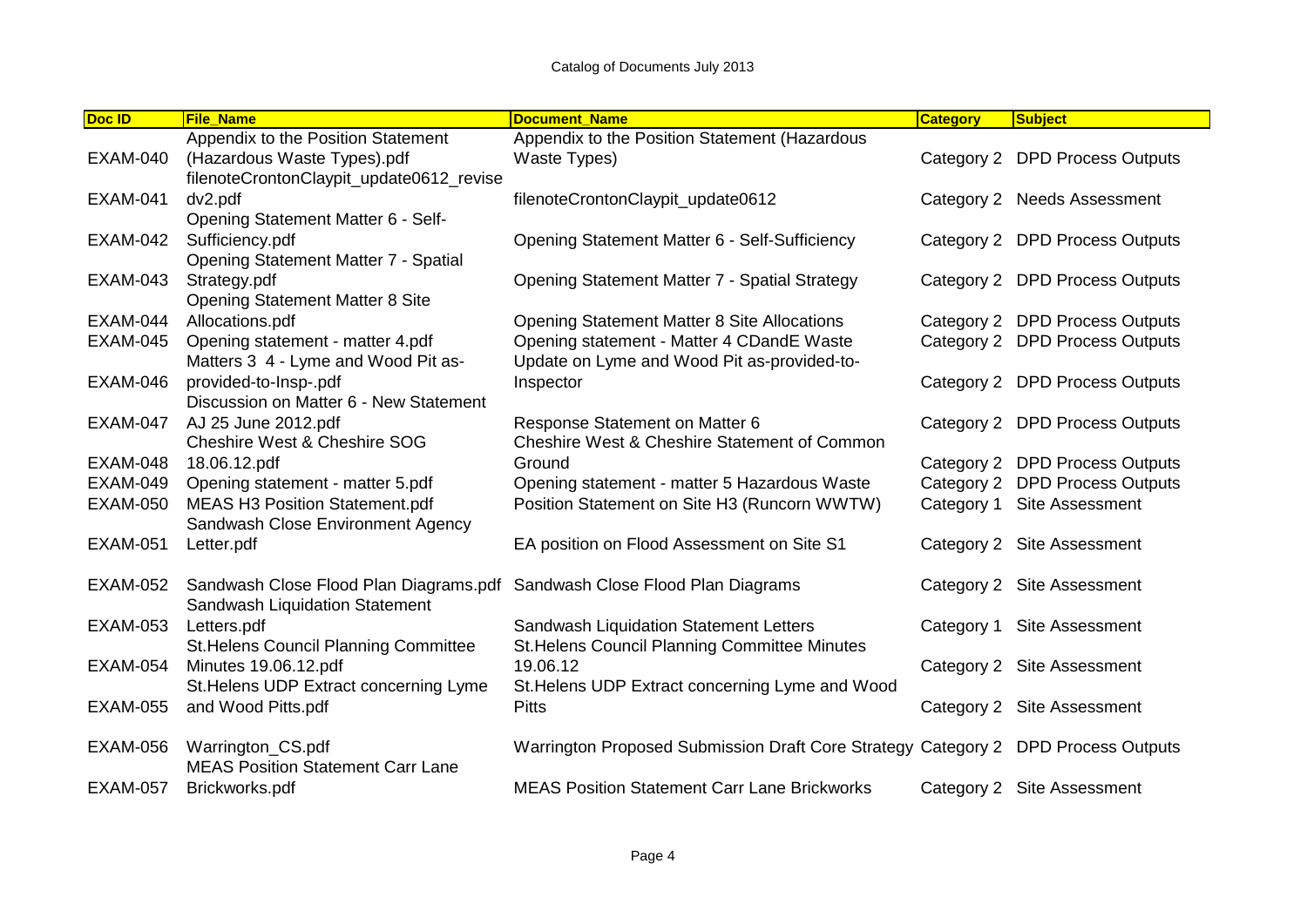| Doc ID             | <b>File_Name</b>                            | <b>Document_Name</b>                                                                          | <b>Category</b> | <b>Subject</b>                 |
|--------------------|---------------------------------------------|-----------------------------------------------------------------------------------------------|-----------------|--------------------------------|
|                    | Carr Lane Brickworks Planning               |                                                                                               |                 |                                |
| <b>EXAM-058</b>    | Permission.pdf                              | Carr Lane Brickworks Planning Permission                                                      |                 | Category 2 Site Assessment     |
|                    | Carr Lane Brickworks Agenda for Planning    | Carr Lane Brickworks Agenda for Planning                                                      |                 |                                |
| <b>EXAM-059</b>    | Committee 24.04.12.pdf                      | Committee 24.04.12                                                                            |                 | Category 2 Site Assessment     |
|                    | Carr Lane Brickworks Planning               | Carr Lane Brickworks Planning Contravention Notice                                            |                 |                                |
| <b>EXAM-060</b>    | <b>Contravention Notice 2.pdf</b>           |                                                                                               |                 | Category 2 Site Assessment     |
|                    | Carr Lane Brickworks Planning               |                                                                                               |                 |                                |
| <b>EXAM-061</b>    | <b>Contravention Notice.pdf</b>             | Carr Lane Brickworks Planning Contravention Notice                                            |                 | Category 2 Site Assessment     |
|                    | Carr Lane Brickworks Planning               |                                                                                               |                 |                                |
| <b>EXAM-062</b>    | Inspectorate Report.pdf                     | Carr Lane Brickworks Planning Inspectorate Report                                             |                 | Category 2 Site Assessment     |
| <b>EXAM-063</b>    | Canmoor (20120043).zip                      | <b>Canmoor-Dresser Development Details</b>                                                    |                 | Category 2 DPD Process Outputs |
|                    |                                             | Wirral Planning Committee Report - Application for                                            |                 |                                |
| <b>EXAM-064</b>    | Committee_Report-20120628.pdf               | temp use on site W1                                                                           |                 | Category 2 Site Assessment     |
| <b>EXAM-065</b>    | Letter Jones with enclosures 3.07.12.pdf    | Letter with evidence from Sanderson-Weatherall                                                | Category 1      | <b>Site Assessment</b>         |
|                    | Matter 3 - Non Inert Landfill with special  |                                                                                               |                 |                                |
|                    | reference to Lyme and Wood Pit 6 July       | Further paper on L&W Pitts and Modifications to                                               |                 |                                |
| <b>EXAM-066</b>    | 2012-FINAL.pdf                              | WM7 and WM15                                                                                  | Category 1      | <b>DPD Process Outputs</b>     |
|                    |                                             |                                                                                               |                 |                                |
|                    |                                             | Response from Waste Planning Authorities Statement from LPAs on Site S1 and related issues    |                 |                                |
| <b>EXAM-067</b>    | to Site S1 Discussion_Final-Jul9.pdf        | following Matter 8 Discussions                                                                | Category 1      | <b>DPD Process Outputs</b>     |
|                    | Main Modifications for Inspector v5 9 July  |                                                                                               |                 |                                |
| <b>EXAM-068</b>    | 2012_no_WM14.pdf                            | Text of proposed Main Modifications                                                           | Category 1      | <b>DPD Process Outputs</b>     |
|                    | Main Modifications for Inspector v6 12 July |                                                                                               |                 |                                |
|                    | EXAM-068A 2012_with_WM14.pdf                | Text of proposed Main Modifications incl WM14                                                 | Category 1      | <b>DPD Process Outputs</b>     |
|                    | Main Modifications for Inspector v7 25 July | Text of proposed Main Modifications incl WM14 and                                             |                 |                                |
| EXAM-068B 2012.doc |                                             | S <sub>1a</sub>                                                                               | Category 1      | <b>DPD Process Outputs</b>     |
|                    |                                             | Matter 5 - supplementary information note - Additional Paper on Hazardous Waste capacity, IBA |                 |                                |
| <b>EXAM-069</b>    | 9Jul2012.pdf                                | etc                                                                                           |                 | Category 2 DPD Process Outputs |
|                    | Matter2_supplementary questions_11July-     | SUPPLEMENTARY SUBMISSION STATEMENT ON                                                         |                 |                                |
| <b>EXAM-070</b>    | agreed final.pdf                            | <b>MATTER 2</b>                                                                               | Category 1      | <b>DPD Process Outputs</b>     |
|                    | Schedule of ALL Proposed Modifications      | Schedule of all proposed modifications to WLP                                                 |                 |                                |
| <b>EXAM-071</b>    | 18 July 2012.pdf                            | following examination hearings                                                                | Category 1      | <b>DPD Process Outputs</b>     |
| <b>EXAM-072</b>    | covanta_consents.pdf                        | Covanta / Ince Consents                                                                       | Category 2      | <b>Site Assessment</b>         |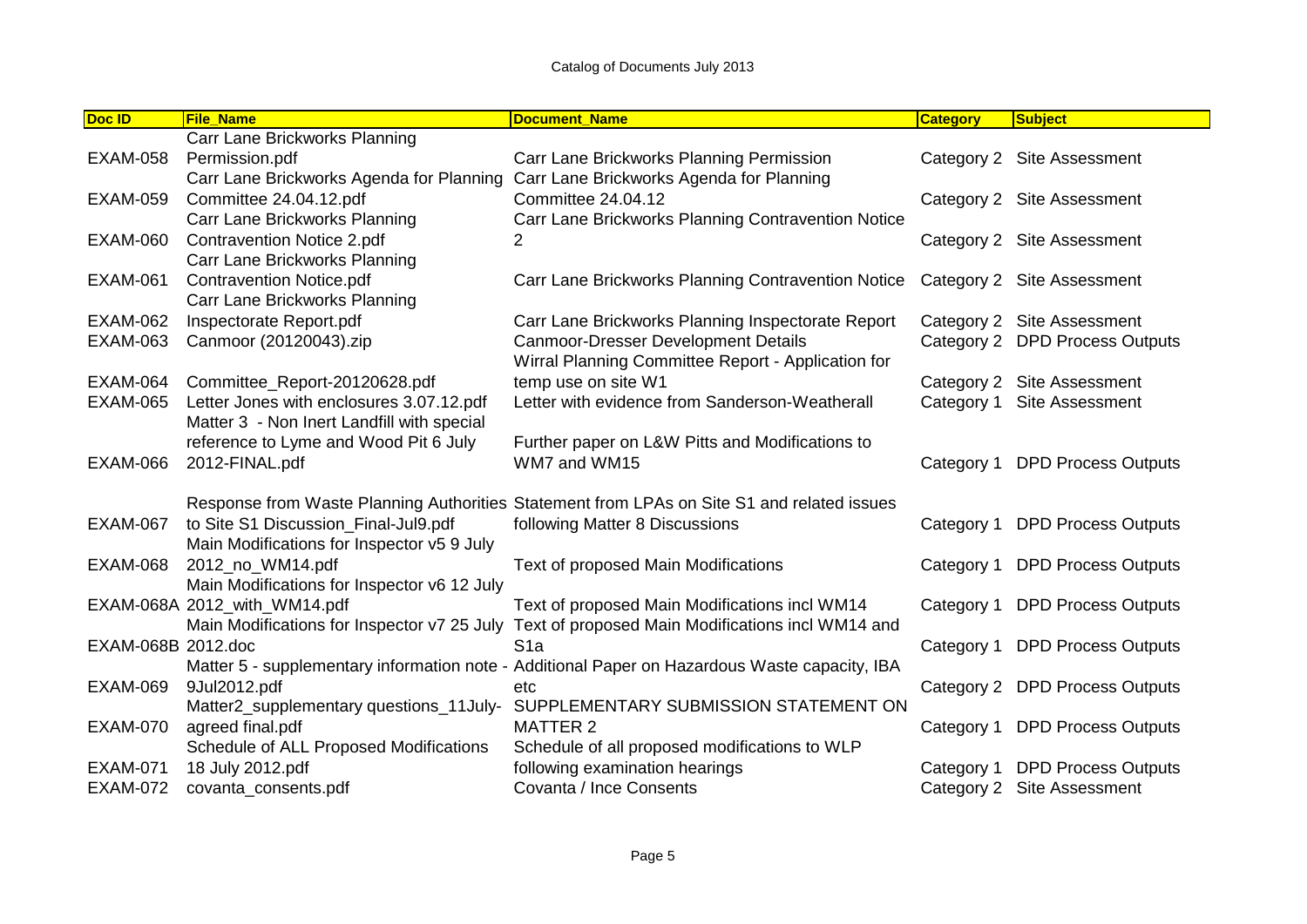| Doc ID          | <b>File Name</b>                                 | <b>Document Name</b>                               | <b>Category</b> | <b>Subject</b>             |
|-----------------|--------------------------------------------------|----------------------------------------------------|-----------------|----------------------------|
|                 |                                                  |                                                    |                 | Governance and             |
| <b>EXAM-073</b> | Progress Report 1 2012-07-31.pdf                 | Inspector's Progress Report No 1                   | Category 3      | Approvals                  |
|                 |                                                  |                                                    |                 | Governance and             |
| <b>EXAM-074</b> | Progress Report 2 2012-09-04.pdf                 | Inspector's Progress Report No 2                   | Category 3      | Approvals                  |
|                 |                                                  |                                                    |                 |                            |
|                 | EXAM-074A Email from Cory re WM7 July 2012.pdf   | Email from Cory re Policy WM7                      | Category 2      | <b>DPD Process Outputs</b> |
|                 |                                                  | MEAS Note for Inspector on Policy WM7 (response to |                 |                            |
|                 | EXAM-074B MEAS Note for Inspector on WM7 Aug.pdf | Cory email EXAM-074A)                              | Category 2      | <b>DPD Process Outputs</b> |
|                 |                                                  |                                                    |                 | Governance and             |
| <b>EXAM-075</b> | Progress Report 3 2012-10-02.pdf                 | Inspector's Progress Report No 3                   | Category 3      | Approvals                  |
|                 |                                                  |                                                    |                 | Governance and             |
| <b>EXAM-076</b> | Progress Report 4 2012-11-08.pdf                 | Inspector's Progress Report No 4                   | Category 3      | Approvals                  |
| <b>EXAM-077</b> | Final report.pdf                                 | Inspector's Report on WLP                          | Category 1      | <b>DPD Process Outputs</b> |
| <b>FIN-001</b>  | WasteLocalPlan.pdf                               | Final Waste Local Plan                             | Category 1      | <b>DPD Process Outputs</b> |
|                 |                                                  | Joint Merseyside and Halton Waste Local Plan: Site |                 | Governance and             |
| <b>FIN-002</b>  | WLP_Site_Profiles.pdf                            | Profiles                                           | Category 1      | Approvals                  |
|                 |                                                  |                                                    |                 | Governance and             |
| <b>INI-001</b>  | Halton Exec Board Minutes.pdf                    | Commencement Approval Halton                       | Category 1      | Approvals                  |
|                 |                                                  |                                                    |                 | Governance and             |
| <b>INI-002</b>  | Council Minutes 13.7.05.doc.pdf                  | <b>Commencement Approval Knowsley</b>              | Category 1      | Approvals                  |
|                 | Liverpool Full Council Approval -                |                                                    |                 | Governance and             |
| <b>INI-003</b>  | Original.pdf                                     | <b>Commencement Approval Liverpool</b>             | Category 1      | Approvals                  |
|                 |                                                  |                                                    |                 | Governance and             |
| <b>INI-004</b>  | Sefton Full Council.pdf                          | <b>Commencement Approval Sefton</b>                | Category 1      | Approvals                  |
|                 |                                                  |                                                    |                 | Governance and             |
| <b>INI-005</b>  | Commence DPD.pdf                                 | <b>Commencement Approval St. Helens</b>            | Category 1      | Approvals                  |
|                 | <b>Extract of minutes from Wirral Council</b>    |                                                    |                 | Governance and             |
| <b>INI-006</b>  | 30.06.05.pdf                                     | <b>Commencement Approval Wirral</b>                | Category 1      | Approvals                  |
|                 |                                                  |                                                    |                 | Governance and             |
| <b>INI-007</b>  | Council Minutes 8.11.06.doc.pdf                  | Inclusion of Halton - Knowsley Approval            | Category 2      | Approvals                  |
|                 | Liverpool Full Council Approval - Halton         |                                                    |                 | Governance and             |
| <b>INI-008</b>  | Joining.pdf                                      | Inclusion of Halton - Liverpool Approval           | Category 2      | Approvals                  |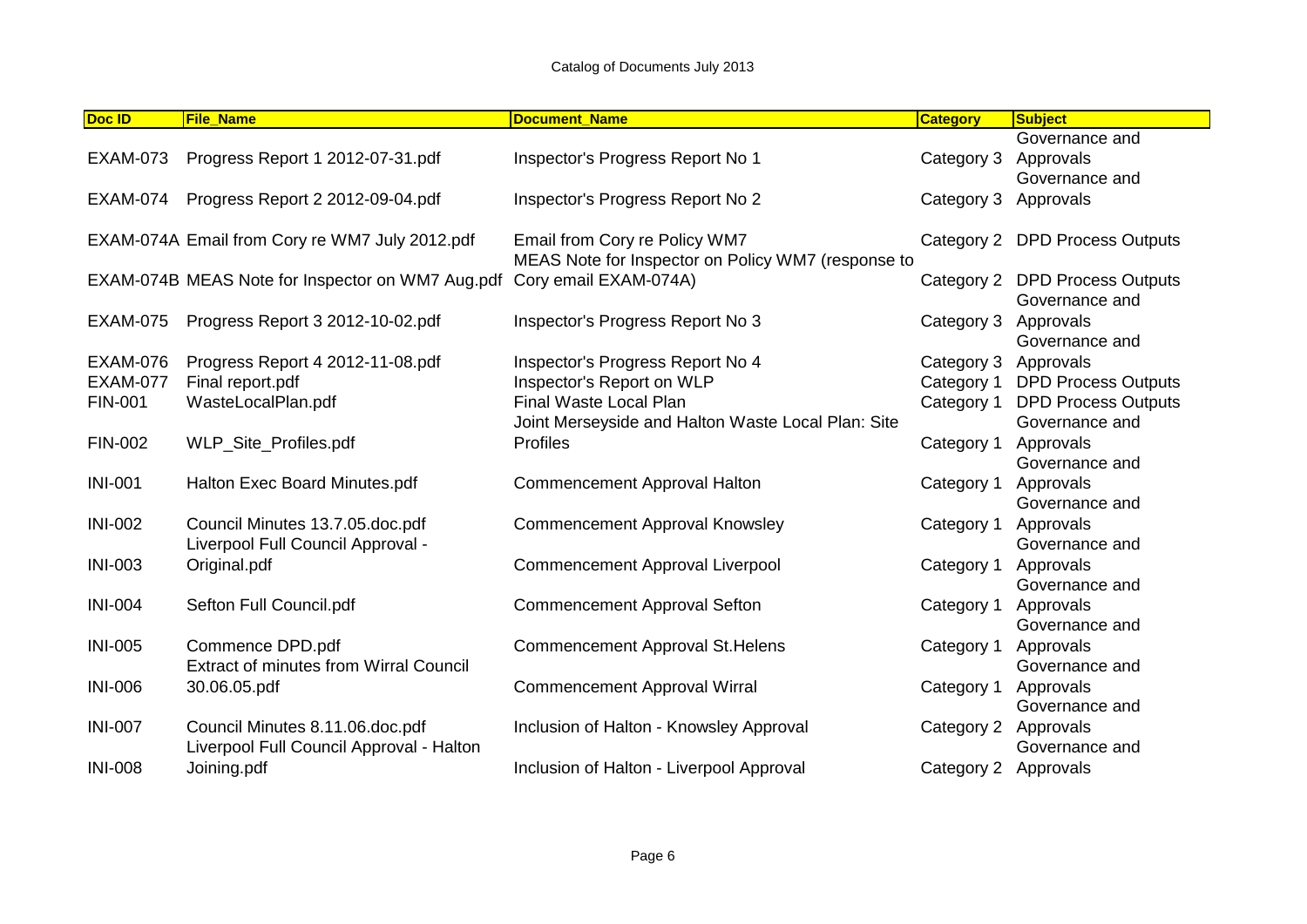| Doc ID         | <b>File_Name</b>                           | <b>Document_Name</b>                                  | <b>Category</b> | <b>Subject</b>                 |
|----------------|--------------------------------------------|-------------------------------------------------------|-----------------|--------------------------------|
|                |                                            |                                                       |                 | Governance and                 |
| <b>INI-009</b> | Sefton Full Council (Halton).pdf           | Inclusion of Halton - Sefton Approval                 | Category 2      | Approvals                      |
|                |                                            |                                                       |                 | Governance and                 |
| <b>INI-010</b> | HaltonJoining.pdf                          | Inclusion of Halton - St Helens Approval              | Category 2      | Approvals                      |
|                | Adoption of Halton to WDPD (Executive      |                                                       |                 | Governance and                 |
| <b>INI-011</b> | Summary) 30.10.06.pdf                      | Inclusion of Halton - Wirral Approval                 | Category 2      | Approvals                      |
|                |                                            |                                                       |                 | Governance and                 |
| <b>INI-012</b> | SCI-Halton.pdf                             | <b>SCI</b> for Halton                                 | Category 2      | Approvals                      |
|                |                                            |                                                       |                 | Governance and                 |
| <b>INI-013</b> | SCI-Knowsley.pdf                           | <b>SCI for Knowsley</b>                               | Category 2      | Approvals                      |
|                |                                            |                                                       |                 | Governance and                 |
| <b>INI-014</b> | SCI-Liverpool.pdf                          | <b>SCI</b> for Liverpool                              | Category 2      | Approvals                      |
|                |                                            |                                                       |                 | Governance and                 |
| <b>INI-015</b> | SCI-Sefton.pdf                             | <b>SCI</b> for Sefton                                 | Category 2      | Approvals                      |
|                |                                            |                                                       |                 | Governance and                 |
| <b>INI-016</b> | <b>SCI-St Helens.pdf</b>                   | <b>SCI</b> for St. Helens                             | Category 2      | Approvals                      |
|                |                                            |                                                       |                 | Governance and                 |
| <b>INI-017</b> | SCI-Wirral.pdf                             | <b>SCI</b> for Wirral                                 | Category 2      | Approvals                      |
|                |                                            |                                                       |                 | Background                     |
|                |                                            | Joint Municipal Waste Management Strategy for         |                 | Assessments (eg health,        |
| <b>INI-018</b> | jointmuniwastestrategy.pdf                 | Merseyside 2007                                       | Category 2      | equality)                      |
|                | Consultation Strategy - external use (June |                                                       |                 |                                |
| <b>INI-019</b> | 2008).doc                                  | <b>Consultation Strategy</b>                          |                 | Category 2 DPD Process Outputs |
|                | Initial Needs Assessment Report 09         |                                                       |                 |                                |
| IO-001         | August.pdf                                 | <b>Initial Needs Assessment</b>                       | Category 2      | <b>Needs Assessment</b>        |
|                | Sustainability Commentary v2-6_1 from      |                                                       |                 | <b>Statutory Assessments</b>   |
| IO-002         | MP 090207.pdf                              | <b>Issues &amp; Options Sustainability Commentary</b> | Category 3      | (HRA, SA)                      |
|                |                                            |                                                       |                 | Governance and                 |
| IO-003         | SeftonCabinet_25-01-07.pdf                 | <b>Issues &amp; Options Approval Sefton</b>           | Category 2      | Approvals                      |
|                |                                            |                                                       |                 | Governance and                 |
| IO-004         | HaltonFullCouncil_18-10-06.pdf             | <b>Issues &amp; Options Approval Halton</b>           | Category 2      | Approvals                      |
|                |                                            |                                                       |                 | Governance and                 |
| IO-005         | KnowsleyCabinet_17-01-07.pdf               | <b>Issues &amp; Options Approval Knowsley</b>         | Category 2      | Approvals                      |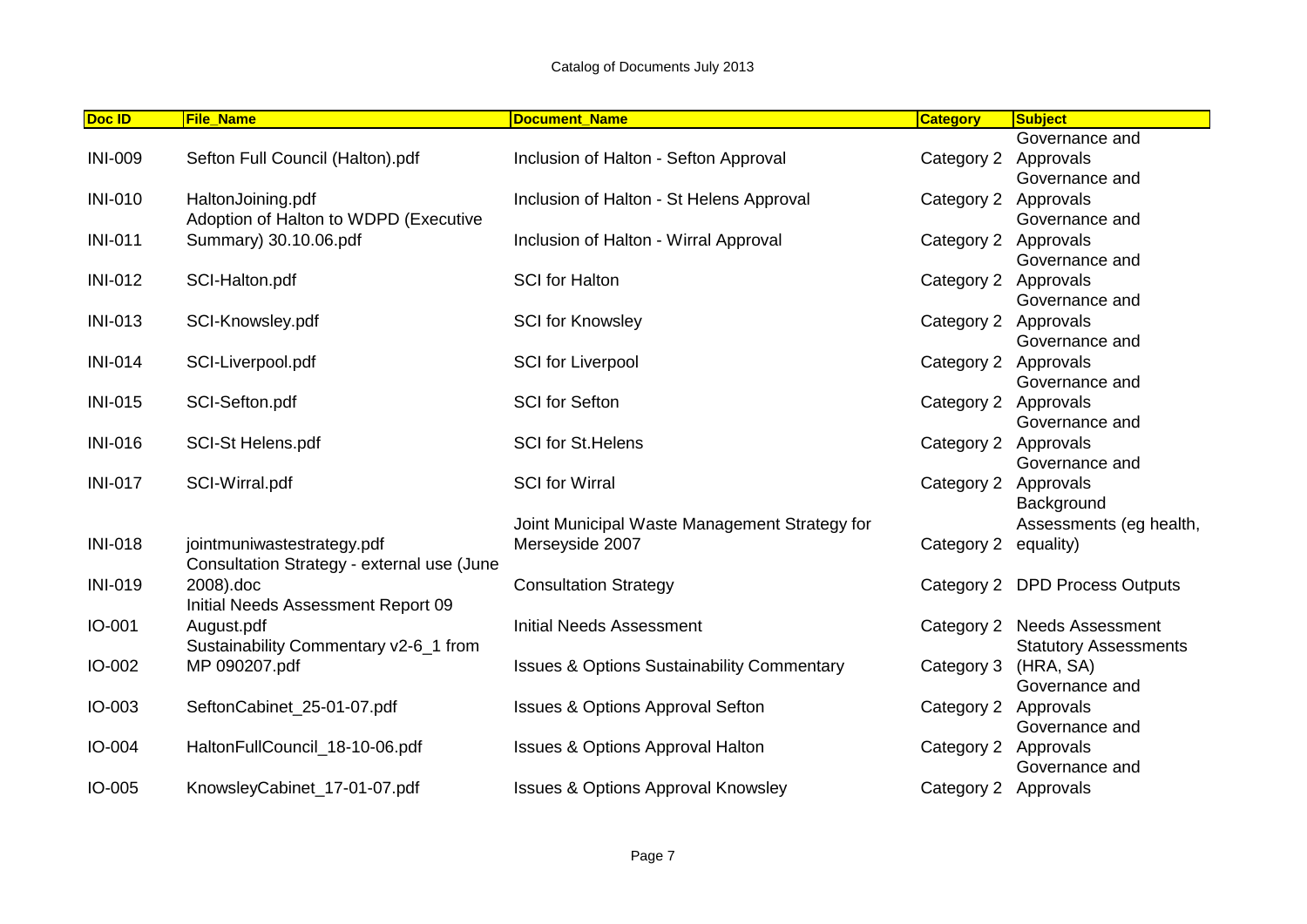| Doc ID         | <b>File Name</b>                            | <b>Document Name</b>                                  | <b>Category</b> | <b>Subject</b>                 |
|----------------|---------------------------------------------|-------------------------------------------------------|-----------------|--------------------------------|
|                |                                             |                                                       |                 | Governance and                 |
| IO-006         | LiverpoolExecBd 1-12-06.pdf                 | <b>Issues &amp; Options Approval Liverpool</b>        | Category 2      | Approvals                      |
|                |                                             |                                                       |                 | Governance and                 |
| IO-007         | StHelensExec_10-01-07.pdf                   | <b>Issues &amp; Options Approval St. Helens</b>       | Category 2      | Approvals                      |
|                |                                             |                                                       |                 | Governance and                 |
| IO-008         | WirralCabinet_14-12-06.pdf                  | <b>Issues &amp; Options Approval Wirral</b>           | Category 2      | Approvals                      |
|                | Consultation Statement - Issues and         |                                                       |                 |                                |
| IO-009         | Options.doc                                 | <b>Issues and Options Consultation Statement</b>      |                 | Category 2 DPD Process Outputs |
|                | Schedule of Main Modifications to the       | Schedule of Main Modifications to the Submitted       |                 |                                |
| <b>MOD-001</b> | Submitted Local Waste Plan.pdf              | Local Waste Plan                                      | Category 1      | <b>DPD Process Outputs</b>     |
|                | Schedule of Additional Modifications to the | Schedule of Additional Modifications to the Submitted |                 |                                |
| <b>MOD-002</b> | Submitted Local Waste Plan.pdf              | Local Waste Plan                                      | Category 1      | <b>DPD Process Outputs</b>     |
|                | Modifications WLP SA Report                 | Revised Sustainability Appraisal following            |                 | <b>Statutory Assessments</b>   |
| <b>MOD-003</b> | FINAL_30Oct2012.pdf                         | assessment of Main Modifications (2012)               | Category 1      | (HRA, SA)                      |
|                | <b>Modifications WLP NTS Report</b>         | Revised Sustainability Appraisal following            |                 | <b>Statutory Assessments</b>   |
| MOD-003a       | FINAL_30Oct2012.pdf                         | assessment of Main Modifications (2012) - NTS         | Category 1      | (HRA, SA)                      |
|                | HRA_Re-assessment of main                   | Statement on re-assessment of Main Mods with          |                 | <b>Statutory Assessments</b>   |
| <b>MOD-004</b> | modifications.pdf                           | respect to HRA (Aug 2012)                             | Category 1      | (HRA, SA)                      |
|                |                                             | Site Profiles following modificationis to Waste Local |                 |                                |
| <b>MOD-005</b> | Revised Waste LP Site Profiles.pdf          | Plan                                                  |                 | Category 2 DPD Process Outputs |
|                | WLP_Report_on_Consultation-on-              |                                                       |                 |                                |
| <b>MOD-006</b> | Mods.pdf                                    | Report on Results of Consultation on Modifications    | Category 1      | <b>DPD Process Outputs</b>     |
|                |                                             |                                                       |                 | Governance and                 |
| <b>NAT-001</b> | Localism Act 2011.pdf                       | Localism Act 2011                                     | Category 2      | Approvals                      |
|                |                                             |                                                       |                 | Governance and                 |
| <b>NAT-002</b> | NPPF.pdf                                    | National Planning Policy Framework (NPPF)             | Category 2      | Approvals                      |
|                |                                             |                                                       |                 | Governance and                 |
| <b>NAT-003</b> | Planning Regulations 2012.pdf               | <b>Planning Regulations 2012</b>                      | Category 2      | Approvals                      |
|                |                                             | PPS10 : Planning for Sustainable Waste                |                 | Governance and                 |
| <b>NAT-004</b> | PPS10.pdf                                   | Management                                            | Category 2      | Approvals                      |
|                |                                             |                                                       |                 | <b>Statutory Assessments</b>   |
| PO1-001        | Draft SA report - Updated Jan 2010.pdf      | Preferred Options Sustainability Appraisal - Report   | Category 1      | (HRA, SA)                      |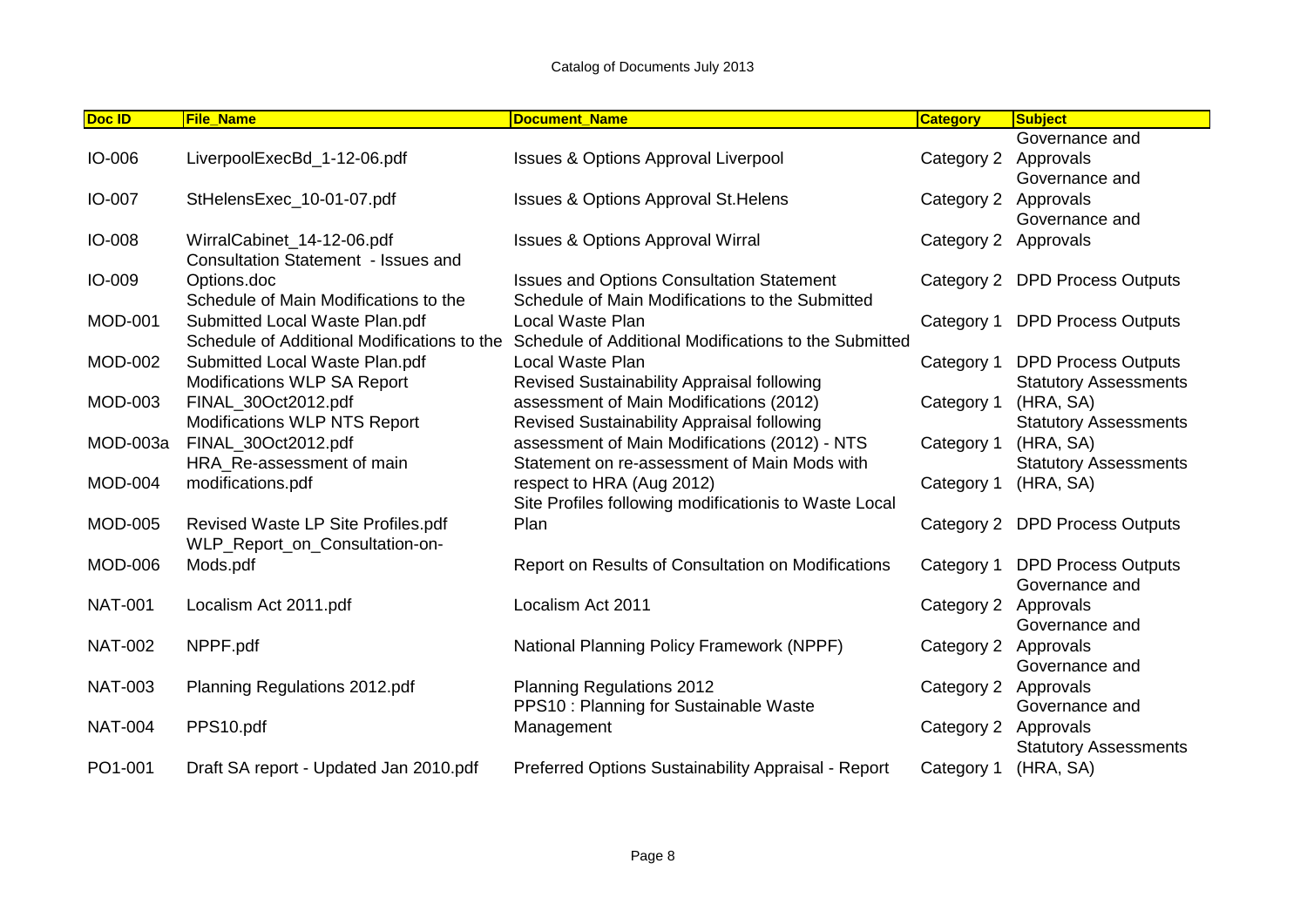| Doc ID   | <b>File_Name</b>                                                  | <b>Document Name</b>                                              | <b>Category</b> | <b>Subject</b>               |
|----------|-------------------------------------------------------------------|-------------------------------------------------------------------|-----------------|------------------------------|
|          |                                                                   | Preferred Options Sustainability Appraisal Non-                   |                 | <b>Statutory Assessments</b> |
| PO1-001a | NTS Report1_updated Jan 2010.doc                                  | <b>Technical Summary</b>                                          | Category 2      | (HRA, SA)                    |
|          | SA Scoping Report pre-PO revision July                            |                                                                   |                 | <b>Statutory Assessments</b> |
| PO1-002  | 2009.pdf                                                          | SA Scoping Report - Preferred Options                             | Category 1      | (HRA, SA)                    |
|          |                                                                   | Habitats Regulations Report as compiled at Preferred              |                 | <b>Statutory Assessments</b> |
| PO1-003  | MerseysideWasteAA final 30Apr2010.pdf                             | Options stage                                                     | Category 1      | (HRA, SA)                    |
|          | Needs Assessment & PI report v5 Nov                               |                                                                   |                 |                              |
| PO1-004  | 2009.pdf                                                          | Preferred Options Needs Assessment and P.I. Report Category 1     |                 | <b>Needs Assessment</b>      |
|          |                                                                   | Preferred Options Needs Assessment and P.I. Report                |                 |                              |
| PO1-004a | Appendices v5 Nov 2009.pdf<br><b>Built Facilities Site Search</b> | Appendices                                                        |                 | Category 2 Needs Assessment  |
| PO1-005  | Methodology_Final.pdf                                             | Built Facilities Methodology - Preferred Options Stage Category 1 |                 | <b>Site Assessment</b>       |
| PO1-006  | SSS_Results_Consult_Report.pdf                                    | Results of Consultation - Spatial Strategy & Sites                | Category 1      | <b>DPD Process Outputs</b>   |
|          |                                                                   |                                                                   |                 | <b>Statutory Assessments</b> |
| PO1-007  | Equality_Impact_overall_V2.doc                                    | Preferred Options Equality Impact Assessment                      | Category 2      | (HRA, SA)                    |
| PO1-008  | Preferred_Options_NTS.pdf                                         | <b>Preferred Options NTS</b>                                      | Category 2      | <b>DPD Process Outputs</b>   |
|          | Merseyside_Waste_SFRA_Final                                       | Merseyside Sub-Regional Strategic Flood Risk                      |                 | <b>Statutory Assessments</b> |
| PO1-009  | 131109.doc                                                        | Assessment                                                        | Category 2      | (HRA, SA)                    |
|          |                                                                   |                                                                   |                 | Background                   |
|          | Risk Assessment for MSW EfW Options-                              | Risk Assessment for EfW Options for MSW in                        |                 | Assessments (eg health,      |
| PO1-010  | Final.pdf                                                         | Merseyside                                                        | Category 3      | equality)                    |
|          |                                                                   |                                                                   |                 | Governance and               |
| PO1-011  | HaltonCouncil_2010-02-10.pdf                                      | Preferred Options Approval Halton                                 | Category 2      | Approvals                    |
|          |                                                                   |                                                                   |                 | Governance and               |
| PO1-012  | KnowsleyCabinet_2010-02-03.pdf                                    | Preferred Options Approval Knowsley                               | Category 2      | Approvals                    |
| PO1-013  | LiverpoolExecBd_2010-02-26.pdf                                    | Preferred Options Approval Liverpool                              |                 | Governance and               |
|          |                                                                   |                                                                   | Category 2      | Approvals<br>Governance and  |
| PO1-014  | SeftonCabinet_2010-03-11.pdf                                      | Preferred Options Approval Sefton                                 | Category 2      | Approvals                    |
|          |                                                                   |                                                                   |                 | Governance and               |
| PO1-015  | StHelensExec_2010-01-27.pdf                                       | Preferred Options Approval St. Helens                             | Category 2      | Approvals                    |
|          |                                                                   |                                                                   |                 | Governance and               |
| PO1-016  | WirralCouncil 2010-02-15.pdf                                      | Preferred Options Approval Wirral                                 | Category 2      | Approvals                    |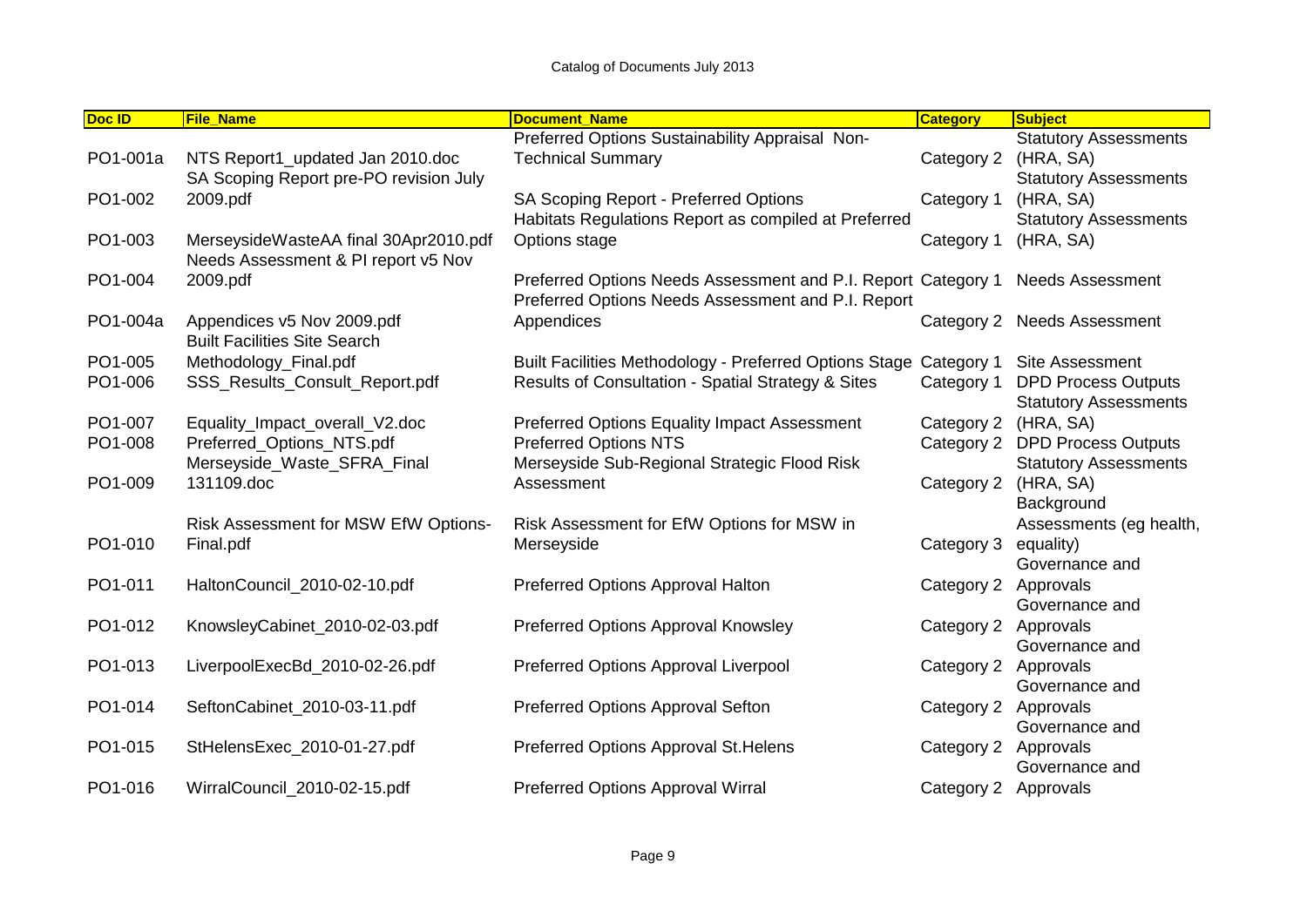| Doc ID         | <b>File Name</b>                                                                  | <b>Document Name</b>                                                                                              | <b>Category</b> | <b>Subject</b>                                             |
|----------------|-----------------------------------------------------------------------------------|-------------------------------------------------------------------------------------------------------------------|-----------------|------------------------------------------------------------|
| PO1-017        | All_Sites_Scored_for_PO.xls<br>Results of Issues and Options Consultation-        | All Sites Scored for Preferred Options                                                                            | Category 2      | Site Assessment                                            |
| PO1-018        | arial.pdf                                                                         | <b>Results of Consultation - Issues &amp; Options</b>                                                             | Category 1      | <b>DPD Process Outputs</b><br>Governance and               |
| PO2-001        | PO2_ApproveMinutes_Halton.pdf                                                     | Preferred Options2 Approval Halton                                                                                | Category 2      | Approvals<br>Governance and                                |
| PO2-002        | PO2_ApproveMinutes_Knowsley.pdf                                                   | Preferred Options2 Approval Knowsley                                                                              | Category 2      | Approvals<br>Governance and                                |
| PO2-003        | PO2_ApproveMinutes_Liverpool.pdf                                                  | Preferred Options2 Approval Liverpool                                                                             | Category 2      | Approvals<br>Governance and                                |
| PO2-004        | PO2_ApproveMinutes_Sefton.pdf                                                     | Preferred Options2 Approval Sefton                                                                                | Category 2      | Approvals<br>Governance and                                |
| PO2-005        | PO2_ApproveMinutes_StHelens.pdf                                                   | Preferred Options2 Approval St. Helens                                                                            | Category 2      | Approvals<br>Governance and                                |
| PO2-006        | PO2_ApproveMinutes_Wirral.pdf                                                     | Preferred Options2 Approval Wirral                                                                                | Category 2      | Approvals                                                  |
| PO2-007        | <b>Results of Consultation PO.pdf</b><br>Suppl Report on PO2 sites assessed under | <b>Results of Consultation - Preferred Options</b>                                                                | Category 1      | <b>DPD Process Outputs</b><br><b>Statutory Assessments</b> |
| PO2-008        | SEA_SA and HRA.doc                                                                | PO2 stage addendum report on SA and HRA<br>List of all Supporting Docs for Proposed Submission                    | Category 2      | (HRA, SA)                                                  |
| <b>PS-001</b>  | SupportDocs_PropSubDoc.pdf                                                        | <b>Document Consultation</b>                                                                                      | Category 1      | <b>DPD Process Outputs</b>                                 |
| PS-002         | Mers_WasteDPD_PropSubDoc.pdf                                                      | Waste DPD Proposed Submission Document                                                                            | Category 1      | <b>DPD Process Outputs</b>                                 |
| PS-002a        | Waste DPD Site Profiles.pdf<br>Publications stage Waste DPD SA                    | Waste DPD Proposed Submission Doc - Site Profiles Category 1<br><b>Sustainability Appraisal Report - Proposed</b> |                 | Site Assessment<br><b>Statutory Assessments</b>            |
| <b>PS-003</b>  | Report_v2.pdf<br><b>Publication Stage Sustainability Appraisal-</b>               | <b>Submission Stage</b><br>Sustainability Appraisal Report - PropSub - Non-                                       | Category 1      | (HRA, SA)<br><b>Statutory Assessments</b>                  |
| PS-003a        | NTS v2.pdf<br>SA Scoping Report pre-pub revision                                  | <b>Technical Summary</b><br>Sustainability Appraisal Scoping Report - Final                                       | Category 1      | (HRA, SA)<br><b>Statutory Assessments</b>                  |
| <b>PS-004</b>  | FINAL.pdf                                                                         | Version (PropSub Stage)                                                                                           | Category 1      | (HRA, SA)                                                  |
| <b>PS-005</b>  | MerseysideWasteAA August 2011_report<br>for issue_v2.pdf                          | Habitats Regulations Assessment Report - Proposed<br><b>Submission Stage</b>                                      | Category 1      | <b>Statutory Assessments</b><br>(HRA, SA)                  |
|                | Merseyside WasteAA August                                                         | Habitats Regulations Assessment Map - Proposed                                                                    |                 | <b>Statutory Assessments</b>                               |
| <b>PS-005a</b> | 2011_Map1.pdf                                                                     | <b>Submission Stage</b>                                                                                           | Category 2      | (HRA, SA)                                                  |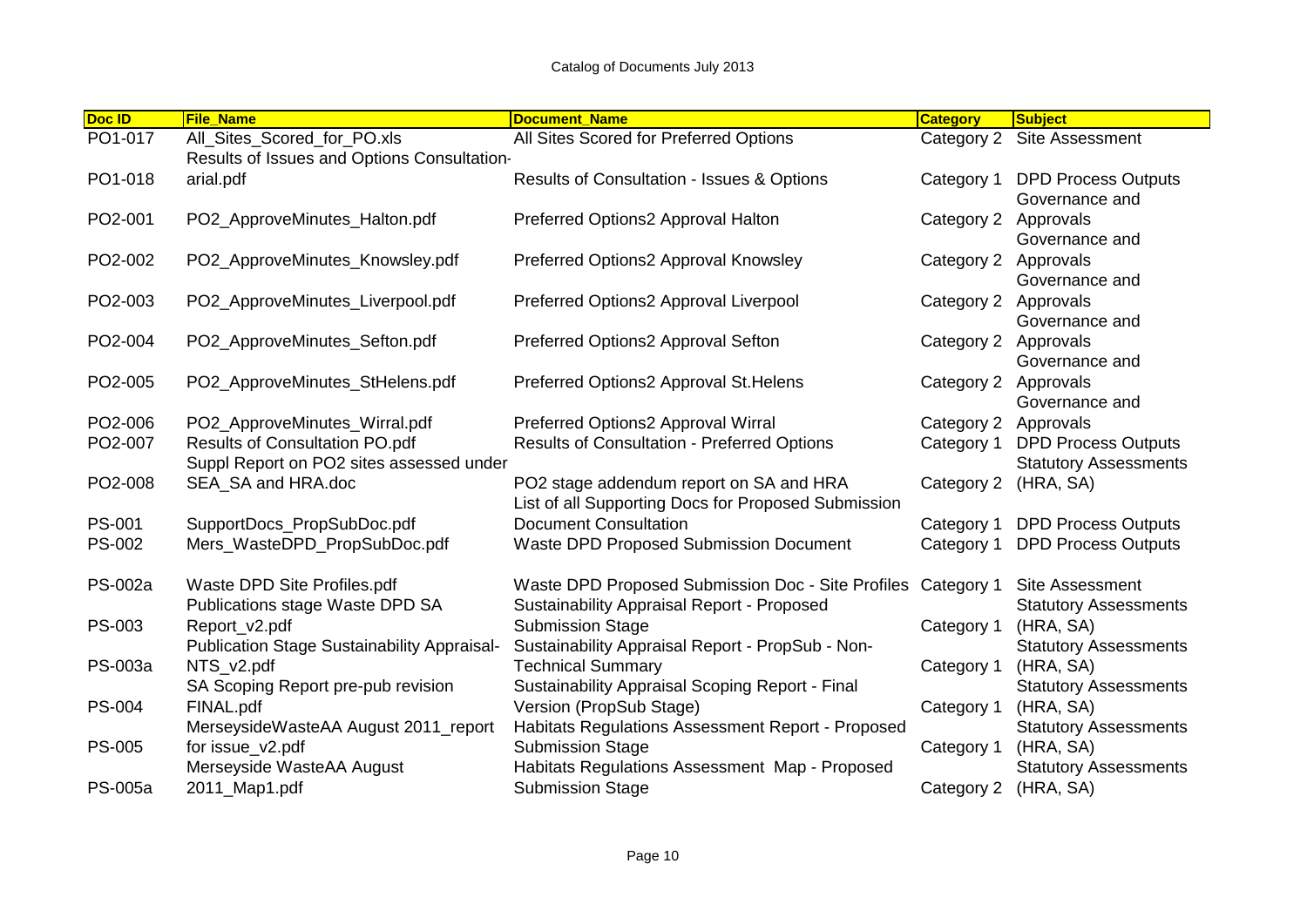| Doc ID         | <b>File Name</b>                                                                     | <b>Document Name</b>                                                                           | <b>Category</b> | <b>Subject</b>                                          |
|----------------|--------------------------------------------------------------------------------------|------------------------------------------------------------------------------------------------|-----------------|---------------------------------------------------------|
|                | Interim summary_addressing NE                                                        | Interim Response to Natural England on Habitats                                                |                 | <b>Statutory Assessments</b>                            |
| <b>PS-005b</b> | responses_17Nov.pdf                                                                  | <b>Regulations Assessment</b>                                                                  | Category 2      | (HRA, SA)                                               |
|                | Needs_Assessment_Publication stage                                                   |                                                                                                |                 |                                                         |
| <b>PS-006</b>  | report v2.pdf                                                                        | Needs Assessment - Proposed Submission Stage                                                   | Category 1      | <b>Needs Assessment</b>                                 |
| <b>PS-007</b>  | All_Sites Scored for Publication.xls                                                 | All sites scored for Proposed Submission                                                       | Category 1      | <b>Needs Assessment</b>                                 |
| <b>PS-008</b>  | Results of Consultation PO2.pdf                                                      | Results of Consultation - Preferred Options 2 Stage                                            | Category 1      | <b>DPD Process Outputs</b>                              |
|                | <b>Issues &amp; Options Repoprt Final Low</b>                                        |                                                                                                |                 |                                                         |
| <b>PS-009</b>  | res.pdf                                                                              | Waste DPD Issues & Options Report                                                              | Category 1      | <b>DPD Process Outputs</b>                              |
| PS-010         | Spatial_Strategy_and_Sites_Report.pdf<br>WasteDPD_PO_Report_ConsultationDoc.         | Waste DPD Sites & Spatial Strategy Report                                                      | Category 1      | <b>DPD Process Outputs</b>                              |
| PS-011         | pdf                                                                                  | Waste DPD Preferred Options Report                                                             | Category 1      | <b>DPD Process Outputs</b>                              |
| PS-012         | PO2_Report-Web.pdf                                                                   | Waste DPD Preferred Options 2 Report<br><b>Built Facilities Methodology Report - Preferred</b> | Category 1      | <b>DPD Process Outputs</b>                              |
| PS-013         | Built Facilities Site Selection for PO2.pdf<br>Survey for Landfill in Merseyside and | Options 2 Stage                                                                                |                 | Category 2 Site Assessment                              |
| PS-014         | Halton Report.doc                                                                    | Landfill methodology Report                                                                    |                 | Category 2 Site Assessment                              |
| PS-015         | All Sites Scored for PO2.xls                                                         | All Built Facilities sites Long List spreadsheet                                               |                 | Category 2 Site Assessment                              |
| PS-016         | Broad Site Search Final Report.pdf<br><b>AGRICULTURAL WASTE SURVEY</b>               | <b>Broad Site Search Report</b>                                                                |                 | Category 2 Site Assessment                              |
| <b>PS-017</b>  | findings.pdf<br>North West CommInd Survey Final                                      | <b>Agricultural Waste Survey</b>                                                               |                 | Category 3 Needs Assessment                             |
| <b>PS-018</b>  | Report.pdf<br>North West ConDemEx Survey Final                                       | NW Commercial & Industrial Survey 2007                                                         |                 | Category 2 Needs Assessment                             |
| PS-019         | Report.pdf<br>NW Regional Broad Locations Report Nov                                 | NW Construction Demolition & Excavation Survey                                                 |                 | Category 2 Needs Assessment                             |
| <b>PS-020</b>  | 08.pdf                                                                               | NW Region Broad Locations Report 2008                                                          |                 | Category 2 Site Assessment                              |
| PS-021         | Merseyside Radioactive Waste                                                         | All_Sites_to_be_Assessed_for_Landfill.xls Preferred Options Report - Landfill sites long list  |                 | Category 2 Site Assessment                              |
| <b>PS-022</b>  | Arisings.pdf                                                                         | Radioactive Waste Survey                                                                       | Category 2      | <b>Needs Assessment</b><br><b>Statutory Assessments</b> |
| <b>PS-023</b>  | Frontispiece document_30Aug2011.pdf                                                  | Strategic Flood Risk Assessment - Frontispiece                                                 | Category 3      | (HRA, SA)                                               |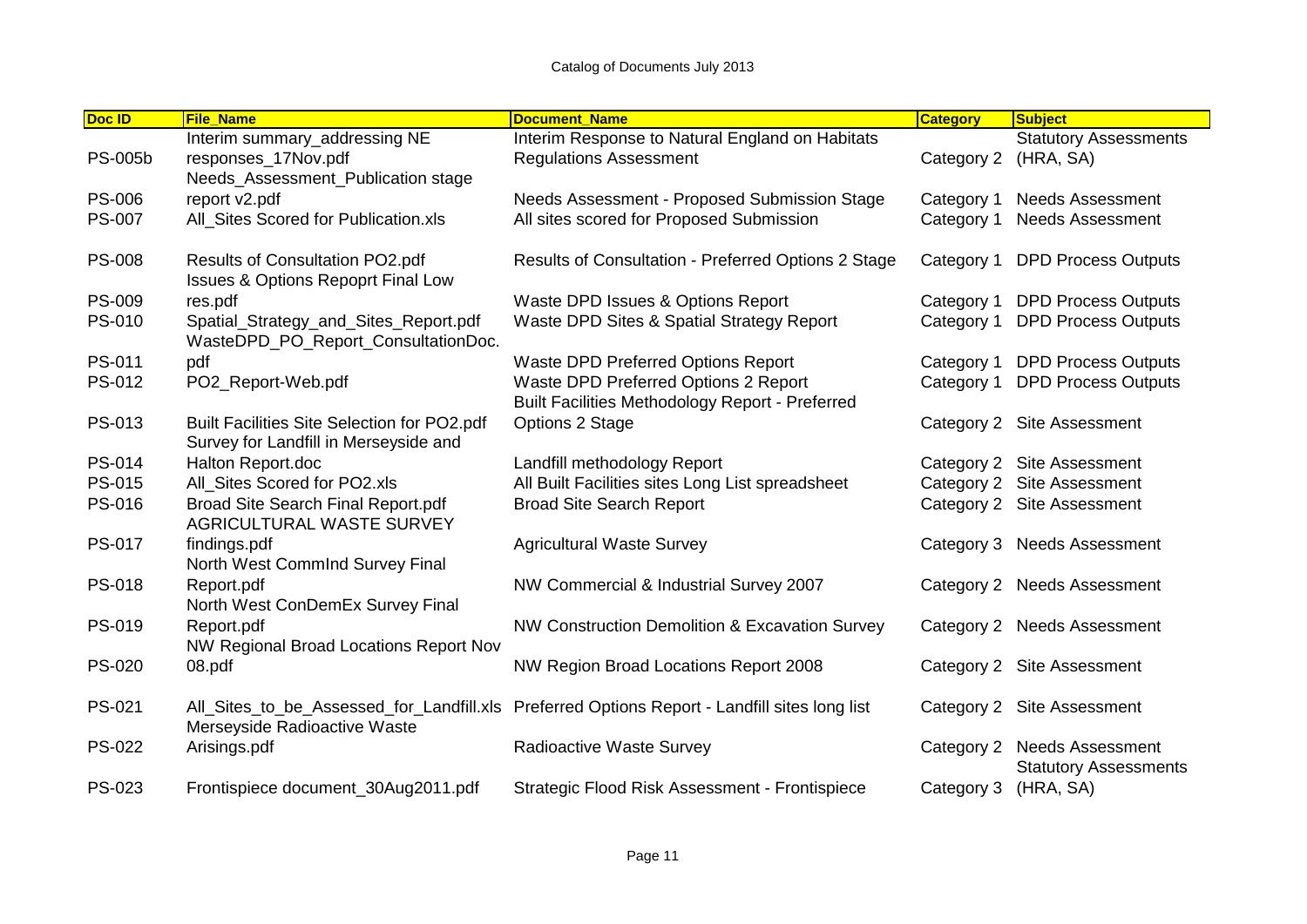| Doc ID        | <b>File Name</b>                                                        | <b>Document Name</b>                                    | <b>Category</b> | <b>Subject</b>               |
|---------------|-------------------------------------------------------------------------|---------------------------------------------------------|-----------------|------------------------------|
|               | Merseyside_Waste_SFRA_Final_13_11_0                                     |                                                         |                 | <b>Statutory Assessments</b> |
| PS-023a       | 9.pdf                                                                   | Strategic Flood Risk Assessment - Main Report           | Category 2      | (HRA, SA)                    |
|               |                                                                         |                                                         |                 | Background                   |
|               |                                                                         |                                                         |                 | Assessments (eg health,      |
| <b>PS-024</b> | ClimateChangeImpactsModelling.pdf                                       | Greenhouse Gas Emissions Modelling report               | Category 2      | equality)                    |
|               |                                                                         | <b>Equality Impact Assessment - Proposed Submission</b> |                 | <b>Statutory Assessments</b> |
| <b>PS-025</b> | Equality_Impact_PublDocl.pdf                                            | Stage                                                   | Category 2      | (HRA, SA)                    |
| <b>PS-026</b> | PropSubDoc_consultation statement.pdf                                   | <b>Consultation Statement (Regulation 28)</b>           | Category 1      | <b>DPD Process Outputs</b>   |
|               |                                                                         |                                                         |                 | Background                   |
|               |                                                                         |                                                         |                 | Assessments (eg health,      |
| <b>PS-027</b> | Health effects of waste management.pdf                                  | <b>Health Impacts Assessment</b>                        | Category 2      | equality)                    |
|               |                                                                         |                                                         |                 | Governance and               |
| <b>PS-028</b> | Halton_FullCouncil_Minutes.pdf                                          | <b>Publication Approval Halton</b>                      | Category 1      | Approvals                    |
|               |                                                                         |                                                         |                 | Governance and               |
| PS-029        | Wirr_CouncilMinutes_17102011.pdf                                        | <b>Publication Approval Wirral</b>                      | Category 1      | Approvals                    |
|               |                                                                         |                                                         |                 | Governance and               |
| PS-030        | Knowsley_FullCouncil_Minutes_Sep21.pdf    Publication Approval Knowsley |                                                         | Category 1      | Approvals                    |
|               |                                                                         |                                                         |                 | Governance and               |
| PS-031        | CouncilMinutes_09112011.pdf                                             | <b>Publication Approval Liverpool</b>                   | Category 1      | Approvals                    |
|               |                                                                         |                                                         |                 | Governance and               |
| PS-032        | Sef_CouncilMinutes_241111.pdf                                           | <b>Publication Approval Sefton</b>                      | Category 1      | Approvals                    |
|               |                                                                         |                                                         |                 | Governance and               |
| PS-033        | Council_Minute_Publication.pdf                                          | <b>Publication Approval St. Helens</b>                  | Category 1      | Approvals                    |
|               |                                                                         | Cross-Reference list of sites in Proposed Submission    |                 |                              |
| PS-034        | WasteDPD_SiteID_Lookup.pdf                                              | <b>Document</b>                                         | Category 2      | <b>Site Assessment</b>       |
| PS-035        | WasteDPD-Timeline_Sept2012.pdf                                          | Waste DPD Timetable for LDS Pusposes                    | Category 1      | <b>DPD Process Outputs</b>   |
|               |                                                                         |                                                         |                 | Governance and               |
| <b>PS-036</b> | Soundness Tool.pdf                                                      | Self-Assessment (Publication Stage): Soundness          | Category 1      | Approvals                    |
|               | Legal Compliance Tool_Update-post-                                      | Self-Assessment (Updated following Submission           |                 | Governance and               |
| PS-037        | Submission.pdf                                                          | Stage) : Legal                                          | Category 1      | Approvals                    |
|               |                                                                         |                                                         |                 | Background                   |
|               | <b>FINAL JMWMS Public Consultation</b>                                  | Merseyside Joint Recycling and Waste Management         |                 | Assessments (eg health,      |
| PS-038        | Report.pdf                                                              | Strategy - Final Draft 2011                             | Category 2      | equality)                    |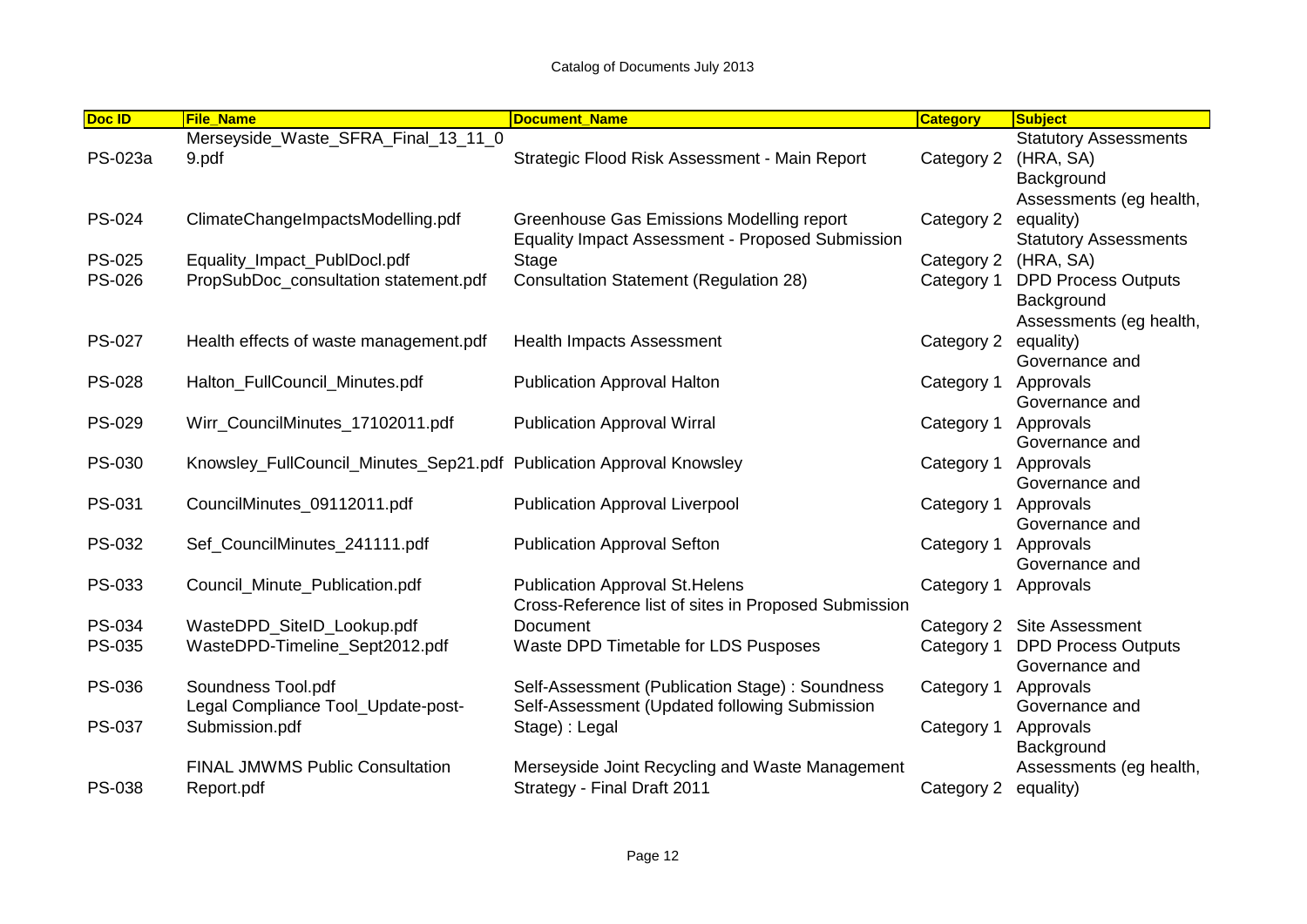| Doc ID         | <b>File Name</b>                                                                 | <b>Document Name</b>                                                                                | <b>Category</b> | <b>Subject</b>                                                   |
|----------------|----------------------------------------------------------------------------------|-----------------------------------------------------------------------------------------------------|-----------------|------------------------------------------------------------------|
| PS-039         | Compiance with Duty to Cooperate.pdf                                             | Compliance with Duty to Co-operate<br>Waste DPD Advertising and Guidance on making a                | Category 1      | <b>DPD Process Outputs</b>                                       |
| <b>PS-040</b>  | WDPD_representations_procedure.pdf<br>List of All Organisations Consulted at all | representation                                                                                      | Category 2      | <b>DPD Process Outputs</b>                                       |
| PS-041         | Stages.pdf<br><b>Sustainable Community Strategies</b>                            | Organisations Consulted (all stages)<br>Sustainable Community Strategies (SCS) Compliance           | Category 2      | <b>DPD Process Outputs</b>                                       |
| <b>PS-042</b>  | Compliance check.pdf                                                             | Checklist<br>National Planning Policy Framework (NPPF)                                              | Category 2      | <b>DPD Process Outputs</b><br><b>Statutory Assessments</b>       |
| <b>PS-043</b>  | Compliance with NPPF.pdf                                                         | <b>Compliance Check</b>                                                                             | Category 1      | (HRA, SA)                                                        |
| <b>PS-044</b>  | filenoteAoS.pdf                                                                  | Areas of Search development in the Waste DPD<br>NorthWest Commercial and Industrial Waste Survey    | Category 3      | Site Assessment                                                  |
| <b>PS-045</b>  | NW_Eng_C&I_Waste_Survey_09.pdf<br>NW RTAB report on inter-authority waste        | 2009                                                                                                | Category 2      | <b>Needs Assessment</b>                                          |
| <b>PS-046</b>  | movements.pdf                                                                    | NW RTAB report on inter-authority waste movements Category 2                                        |                 | <b>Needs Assessment</b>                                          |
| <b>PS-047</b>  | Joint MWMS 2008.pdf<br>Joint MWMS 2008 - Supplementary Report                    | Joint Municipal Waste Management Strategy 2008<br>Joint MWMS 2008 - Supplementary Report 3 - Data & | Category 2      | <b>Needs Assessment</b>                                          |
| <b>PS-047a</b> | 3 - Data & Projections.pdf<br>Joint RWMS 2011 Review - Consultation              | Projections                                                                                         | Category 2      | <b>Needs Assessment</b>                                          |
| <b>PS-048</b>  | Report.pdf                                                                       | Joint RWMS 2011 Review - Consultation Report                                                        | Category 2      | <b>Needs Assessment</b><br>Governance and                        |
| <b>PS-049</b>  | RSS_2008.pdf<br>Summary of industry and planning liaison                         | <b>Regioinal Spatial Strategy 2008</b>                                                              | Category 2      | Approvals                                                        |
| <b>RES-001</b> | meetings.pdf                                                                     | <b>Industry Liaison Summary Document</b>                                                            | Category 1      | <b>Needs Assessment</b><br>Background<br>Assessments (eg health, |
| S1596-001      | S1596 Ecological Appraisal.pdf                                                   | S1596 (Rainford Site) Ecological Appraisal                                                          | Category 3      | equality)<br>Background<br>Assessments (eg health,               |
| S1596-002      | S1596 Highways Assessment.pdf                                                    | S1596 (Rainford Site) Highways Assessment                                                           | Category 3      | equality)<br>Background                                          |
|                | Appendices to S1596 Highways                                                     |                                                                                                     |                 | Assessments (eg health,                                          |
| S1596-003      | Assessment.zip                                                                   | S1596 Highways Assessment Appendices                                                                | Category 3      | equality)                                                        |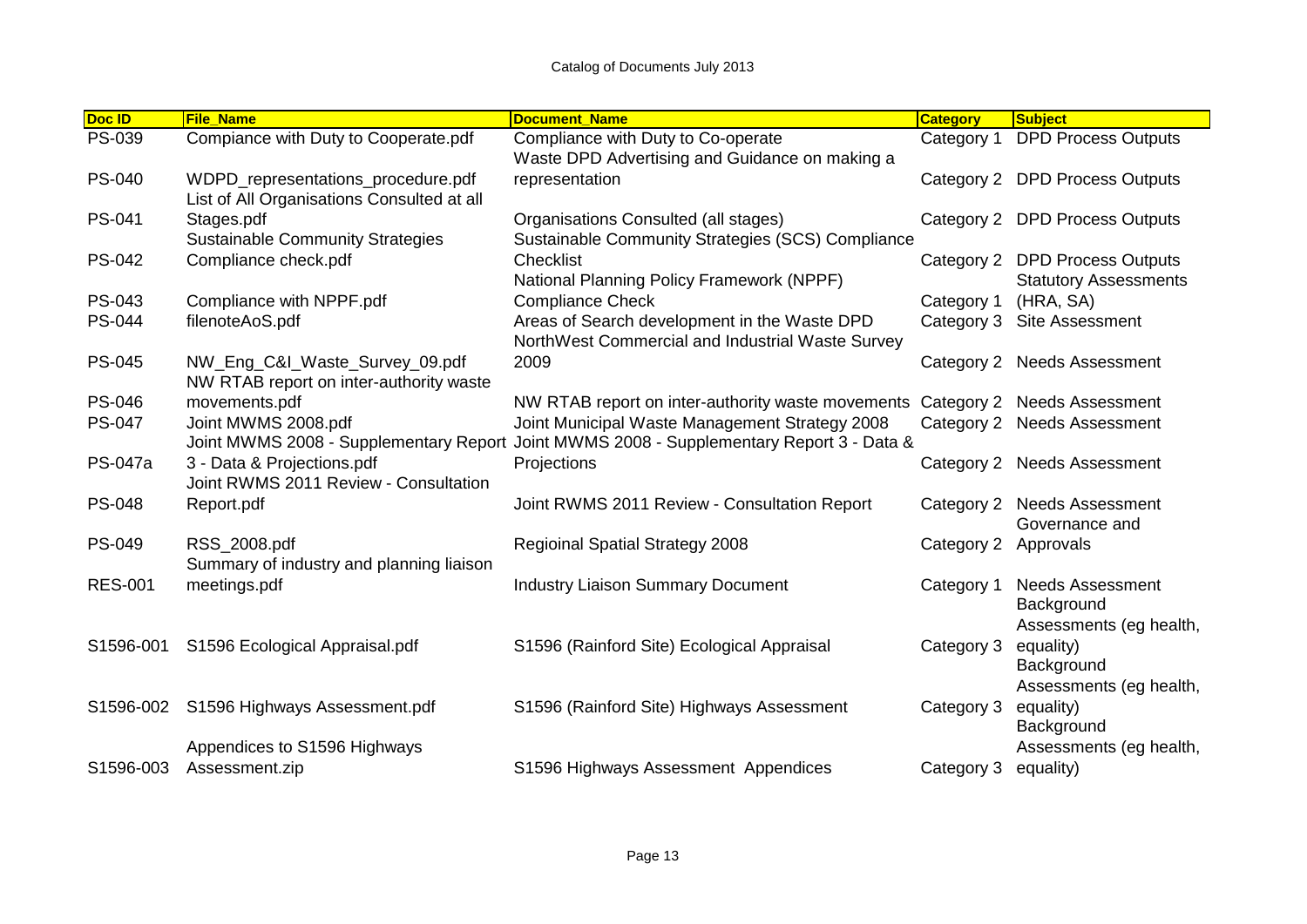| Doc ID                    | <b>File_Name</b>                                                                    | <b>Document Name</b>                                                                                         | <b>Category</b>          | Subject                                                         |
|---------------------------|-------------------------------------------------------------------------------------|--------------------------------------------------------------------------------------------------------------|--------------------------|-----------------------------------------------------------------|
| S1596-004                 | StH_Other_potential_sitesPO2.pdf<br>Spatial Strategy and Sites Summaary             | St Helens alternative Subregional Site Assessments                                                           |                          | Category 3 Site Assessment                                      |
| SSS-001                   | Doc.pdf                                                                             | Spatial Strategy and Sites Non-Technical Summary                                                             | Category 2               | <b>DPD Process Outputs</b><br><b>Statutory Assessments</b>      |
| SSS-002                   | Sust_App Main report.pdf                                                            | Sust_App Main Report                                                                                         | Category 2               | (HRA, SA)<br><b>Statutory Assessments</b>                       |
| SSS-002a                  | Sust_App Halton for consultation.pdf                                                | Sust_App Halton                                                                                              | Category 2               | (HRA, SA)                                                       |
| SSS-002b                  | Sust_App Knowsley for consultation.pdf                                              | Sust_App Knowsley                                                                                            | Category 2               | <b>Statutory Assessments</b><br>(HRA, SA)                       |
| SSS-002c                  | Sust_App Liverpool for consultation.pdf                                             | Sust_App Liverpool                                                                                           | Category 2               | <b>Statutory Assessments</b><br>(HRA, SA)                       |
| SSS-002d                  | Sust_App Sefton for consultation.pdf                                                | Sust_App Sefton                                                                                              | Category 2               | <b>Statutory Assessments</b><br>(HRA, SA)                       |
| <b>SSS-002e</b>           | Sust_App StHelens for consultation.pdf                                              | Sust_App StHelens                                                                                            | Category 2               | <b>Statutory Assessments</b><br>(HRA, SA)                       |
| <b>SSS-002f</b>           | Sust_App Wirral for consultation<br>22.12.08.pdf                                    | Sust_App Wirral                                                                                              | Category 2               | <b>Statutory Assessments</b><br>(HRA, SA)                       |
| SSS-002g                  | Sust_App_Waste DPD scoping report.pdf                                               | Sust_App scoping report                                                                                      | Category 2               | <b>Statutory Assessments</b><br>(HRA, SA)<br>Background         |
| SSS-003<br><b>SSS-004</b> | Spatial Strategy and Sites QandA Doc.pdf<br><b>Planning Implications Report.pdf</b> | Spatial Strategy and Sites QandA Document<br><b>Planning Implications Report</b>                             | Category 3<br>Category 2 | Assessments (eg health,<br>equality)<br><b>Needs Assessment</b> |
| <b>SSS-005</b>            | <b>Equality Impact Assessment.pdf</b>                                               | Spatial Strategy & Sites Equaity Impact Assessment                                                           | Category 2               | <b>Statutory Assessments</b><br>(HRA, SA)                       |
| SSS-006                   | Habitats Regs Assessment Interim report<br>edited.pdf                               | Spatial Strategy & Sites HRA Assessment Report                                                               | Category 2               | <b>Statutory Assessments</b><br>(HRA, SA)                       |
| <b>SSS-007</b>            | All sites to be assessed for Landfill and<br>Landraise.xls                          | All Spatial Strategy & Sites Landfill sites spreadsheet<br>Spatial Strategy & Sites Revised Needs Assessment |                          | Category 3 Site Assessment                                      |
| <b>SSS-008</b>            | Revised Needs Assessment Report.pdf                                                 | Report                                                                                                       | Category 2               | <b>Needs Assessment</b>                                         |